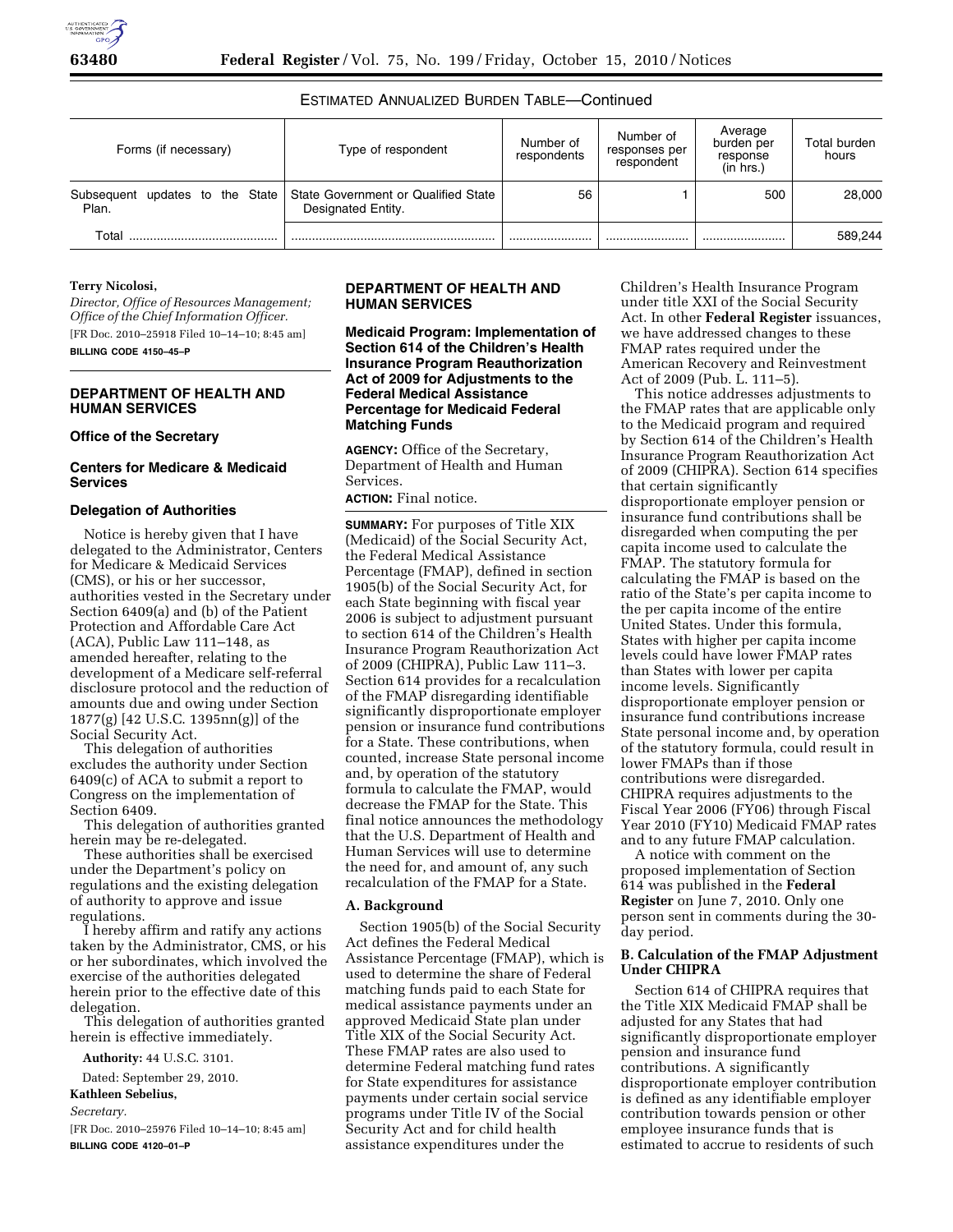State for a calendar year if the increase exceeds 25 percent of the total increase in State personal income. The personal income data set originally used in calculating FMAP rates shall be used for making this adjustment to the FMAP rates.

The required adjustment is a recalculation of the FMAP rate disregarding any significantly disproportionate employer pension or insurance fund contribution in computing the State per capita income, but not disregarding such contributions in computing the United States per capita income used in the FMAP calculation. Section 614(c) provides that in no case shall a State have its FMAP reduced because of the application of this disregard.

Section 614(b)(3) specifies a special adjustment for negative growth in State personal income. In that instance, for the purposes of calculating the FMAP for a calendar year, an employer pension and insurance fund contribution shall be disregarded to the extent that it exceeds 125 percent of the amount of employer contribution in the previous calendar year. The methodology to implement this provision will be addressed in a future **Federal Register** notice.

# **C. Analysis of and Responses to Comments**

In response to the June 2010 proposed regulation, we received correspondence from one commenter. The commenter posed several questions and suggestions.

### *Application of FMAP Adjustment*

*Comment:* The commenter asked if HHS anticipates the adjustment applying to only one particular State or is there a reasonable expectation that other States may qualify? In addition, the commenter asked whether HHS will provide guidance to States in the form of thresholds above which a State may determine that a review of employer contributions is warranted for a potential FMAP adjustment.

*Response:* Except for Louisiana with a negative growth in personal income in 2005, all other States had increases in State personal income of between \$359 million and \$1.4 billion or more during the 2003–2008 time period. A contribution attributed to a particular State's personal income of at least 25 percent of these amounts would be necessary to trigger an FMAP adjustment. At this time, HHS knows of only one disproportionate employer contribution, attributed to Michigan in 2003. HHS does not think it is likely that another employer contribution in

2003–2008 would be considered disproportionate, but does not rule out the possibility. It is possible, however, that additional States may qualify at any point in the future. HHS does not intend to issue guidance with each FMAP notice on a State's potential threshold where a review of its employer contributions may be warranted. States can determine for themselves using Department of Commerce Bureau of Economic Analysis (BEA) data, whether an employer's contribution would meet the threshold for triggering an FMAP adjustment.

### *Definition of Employer Pension and Insurance Fund Contribution*

*Comment:* The commenter asked whether the definition of ''employer pension and insurance fund contribution'' is the same as the BEA definition.

*Response:* HHS intends to use the BEA definition: contributions consisting of employer payments (including payments-in-kind) to private pension and profit-sharing plans, publicly administered government employee retirement plans, private group health and life insurance plans, privately administered workers' compensation plans, and supplemental unemployment benefit plans, formerly called ''other labor income''.

#### *Accounting for Employer's Contributions*

*Comment:* The commenter asked if it is the intent of the methodology to identify single employers with disproportionate pension and insurance fund contributions. The commenter also asked whether contributions from any employer (public, private for-profit, private non-profit, self-employed, S Corporations, C corporations, LLCs, *etc*) are eligible.

*Response:* The legislation states that a significantly disproportionate employer pension and insurance fund contribution is any identifiable employer contribution meeting the threshold. HHS reads this language to refer to the contribution of a single employer. The legislation does not exclude any employer.

#### *Adjustment for Negative Growth in State Income*

*Comment:* The commenter asked whether the cumulative amount of contributions in excess of 125 percent from all such qualifying employers would be disregarded for the special adjustment for negative growth in State personal income.

*Response:* This comment concerns the special adjustment for negative growth

in State personal income, which is not covered in this notice. HHS intends to issue another notice on the special adjustment for negative growth in State personal income.

#### *Acceptable Evidence Submission*

*Comment:* The commenter suggested that it would be beneficial for HHS to describe in more detail what evidence of disproportionate employer pension and insurance fund contribution is acceptable and asked what methodology will be used to determine the amounts of employer contributions estimated to accrue to residents of a State.

*Response:* In order to give States as much flexibility as possible in the type of information that can be submitted to request an adjustment, HHS does not want to prescribe the specific type or format of their submission, but the information should be documented in such a way to permit effective review and verification. HHS will be using the same methodology employed by BEA which is based on a distribution of industry wages to allocate employer contributions to States.

## *Time Period for Adjustment and Data Submission*

*Comment:* The commenter asked whether it is correct that there is no end date to this provision. The commenter believed that the time frame for submitting data for employer contributions made between 2003 and 2008 by the end of FY 2010 is unreasonable and that States should be given up to 4 years to supply information for future years. The commenter also asked how long the verification process will take in considering a request to adjust a State's FMAP and indicates that States would appreciate a response within their fiscal year.

*Response:* The commenter correctly noted that the legislation does not indicate an end date to this provision. HHS finds the commenter's suggestion for a longer time frame for submitting initial data for the years 2003 through 2008 reasonable. HHS therefore extends the time frame for submitting data for employer contributions made between 2003 and 2008 to the end of FY 2011. Similarly, HHS agrees to extend the time frame for submitting data from 2009 and beyond such that the deadline for submission of data from 2009 and beyond will be the end of the second fiscal year following the year end of the employer's annual financial statement that includes the disproportionate employer contribution.

Because it is not known what information a State may submit as